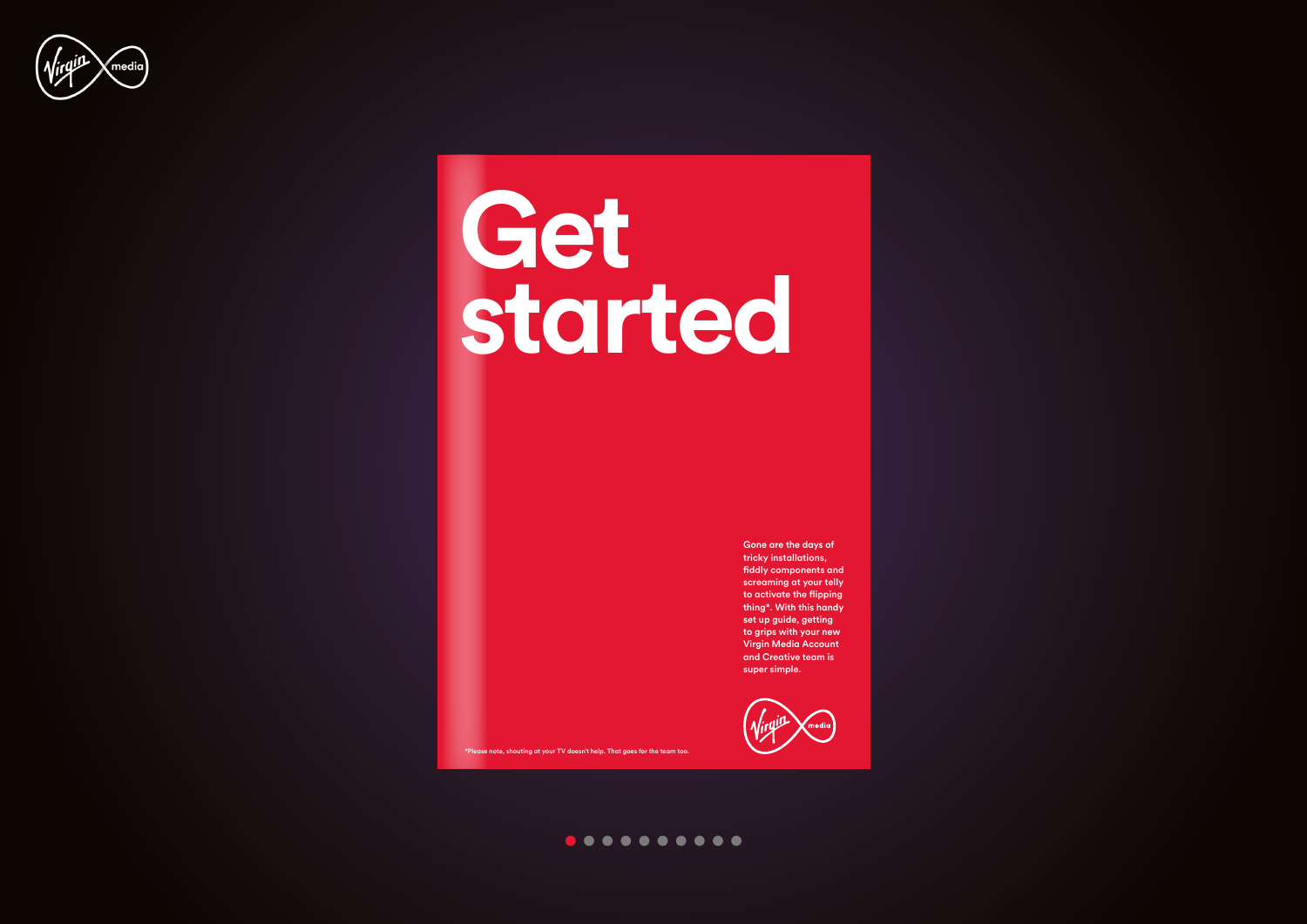

## **In with the new...**

Installing your key players **Say hello to the V-Team. We're here to make good things happen.** 



Chris Harrison [Design Director](mailto:ChrisHarrison%40oliver.agency%0A?subject=)



| Nicola<br><b>Douglas</b><br><b>Account Director</b> | <b>Marc</b><br>Mancini<br><b>Project Manager</b> | Charlotte<br>Austin<br><b>Account Manager</b> | Alexia<br>Argyro<br>Account |
|-----------------------------------------------------|--------------------------------------------------|-----------------------------------------------|-----------------------------|
|                                                     |                                                  |                                               |                             |

Alexia Argyrou Manager

AlexiaArgyrou@oliver.agency

ChrisHarrison@oliver.agency [TammyNewell@oliver.agency](mailto:TammyNewell%40oliver.agency%0A?subject=) AlakeRiley@oliver.agency

Tammy Newell **Copywriter** 



Alake Riley

#### $0.00000000000$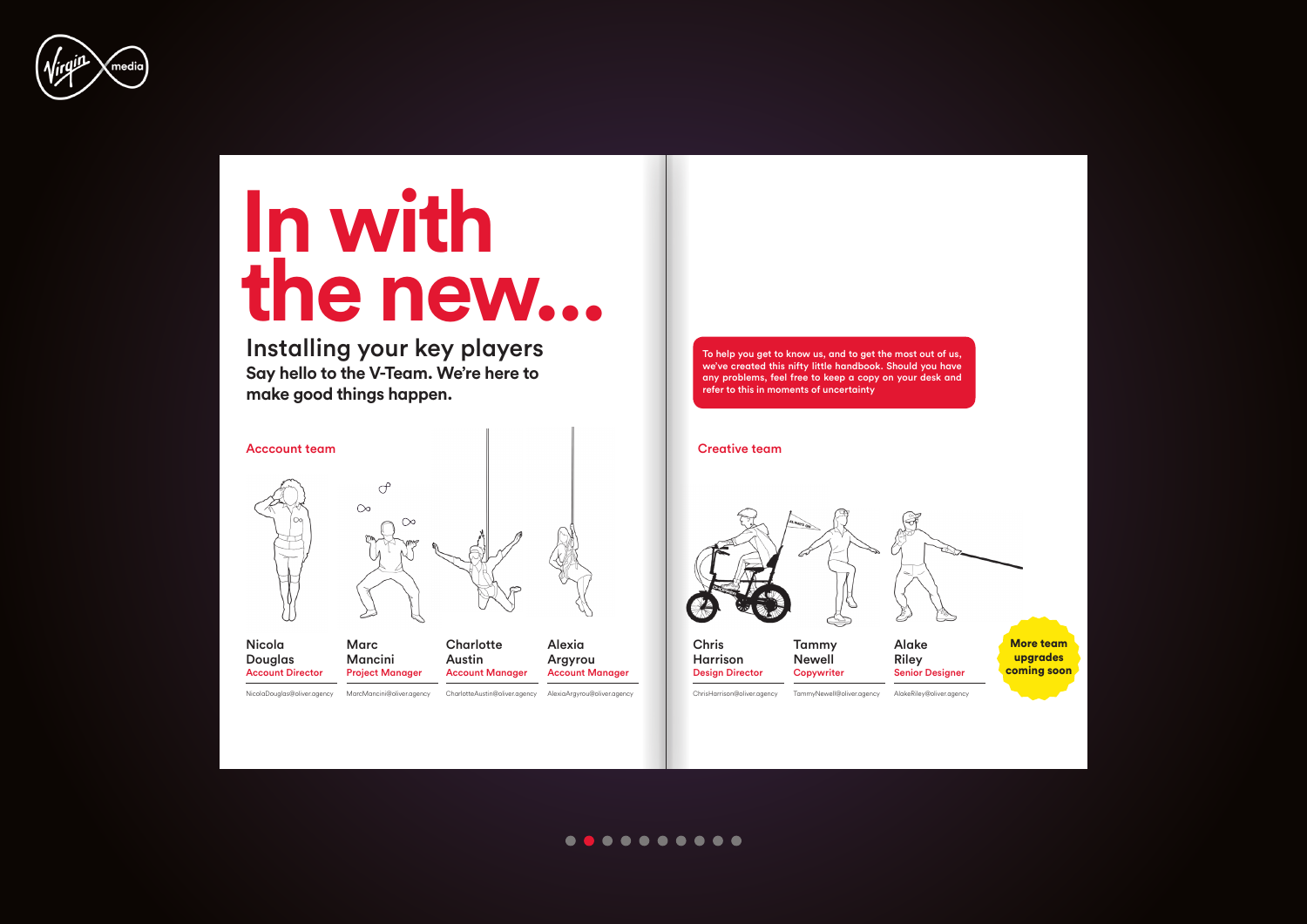

## **Nicola Douglas**

∩ni

Just call her 'the boss'. Nicola has all the answers to your questions. Ask her anything about Virgin Media (and Jenson Button<br>- but that's another story).

### How to activate your Account Director



#### . . . . . . . . . .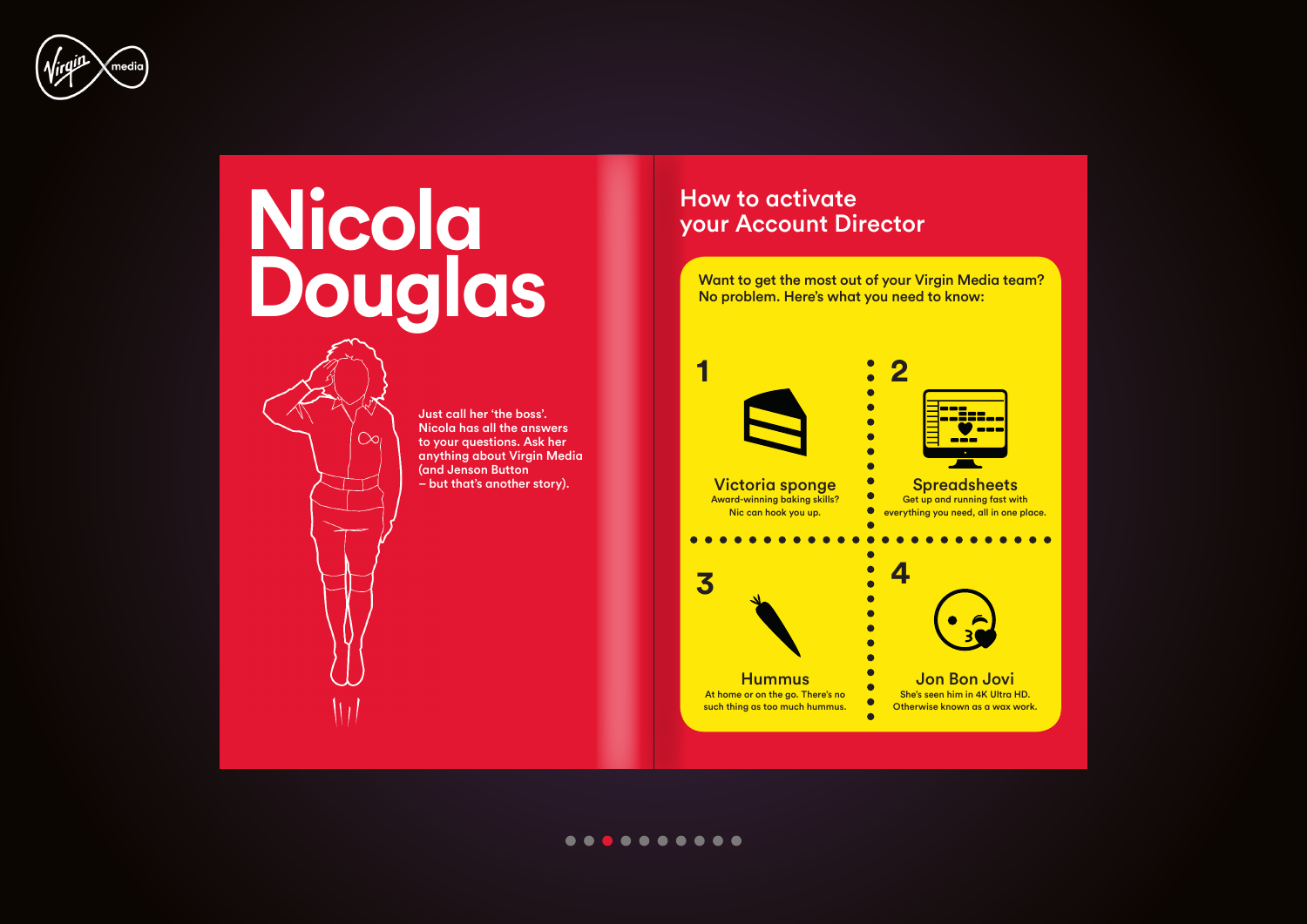

## **Marc Mancini**

If you need a plan, Marc's your man. He'll be the one juggling the projects whilst remaining cool, calm and connected.



### How to activate your Project Manager

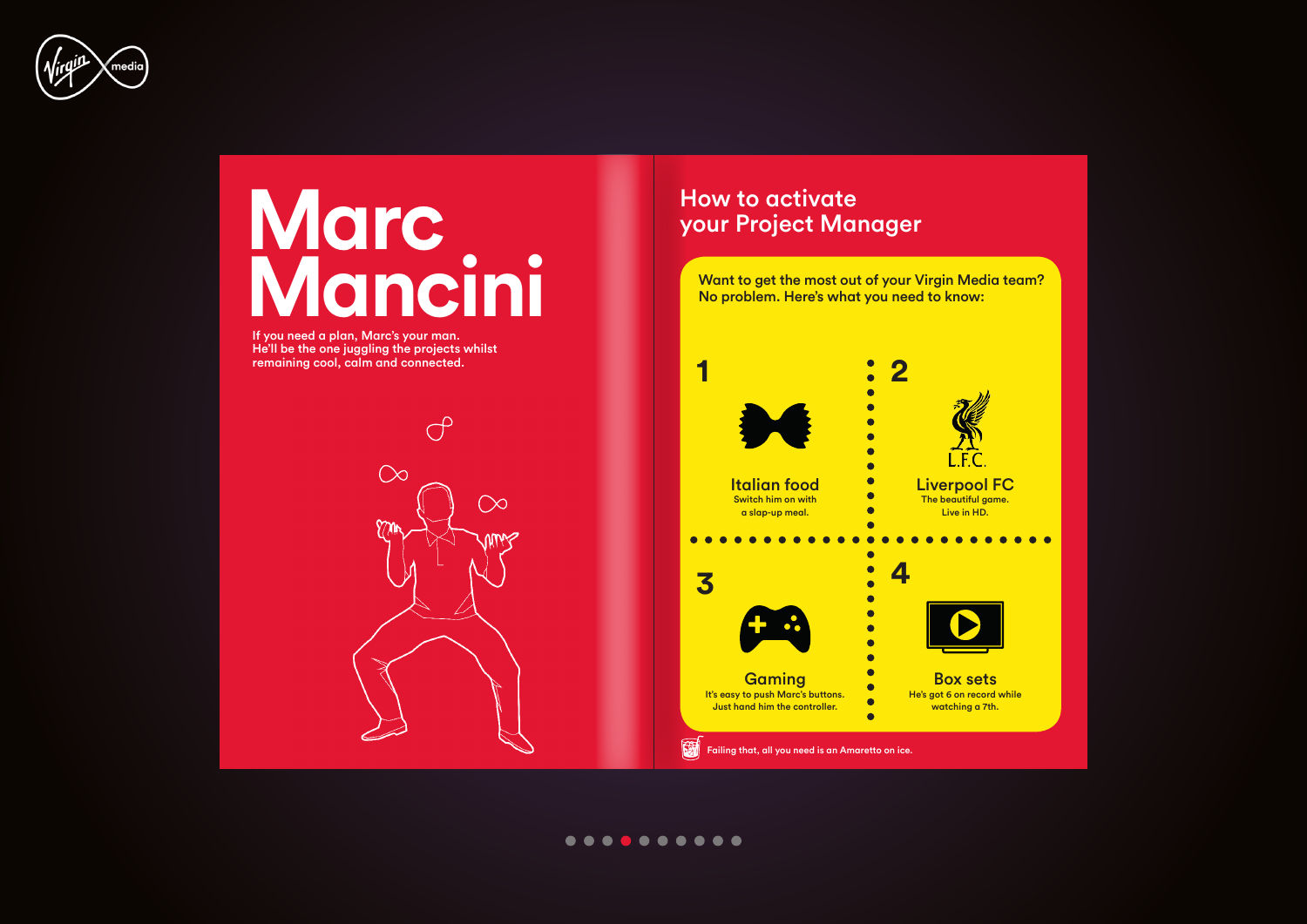



### How to activate your Account Manager

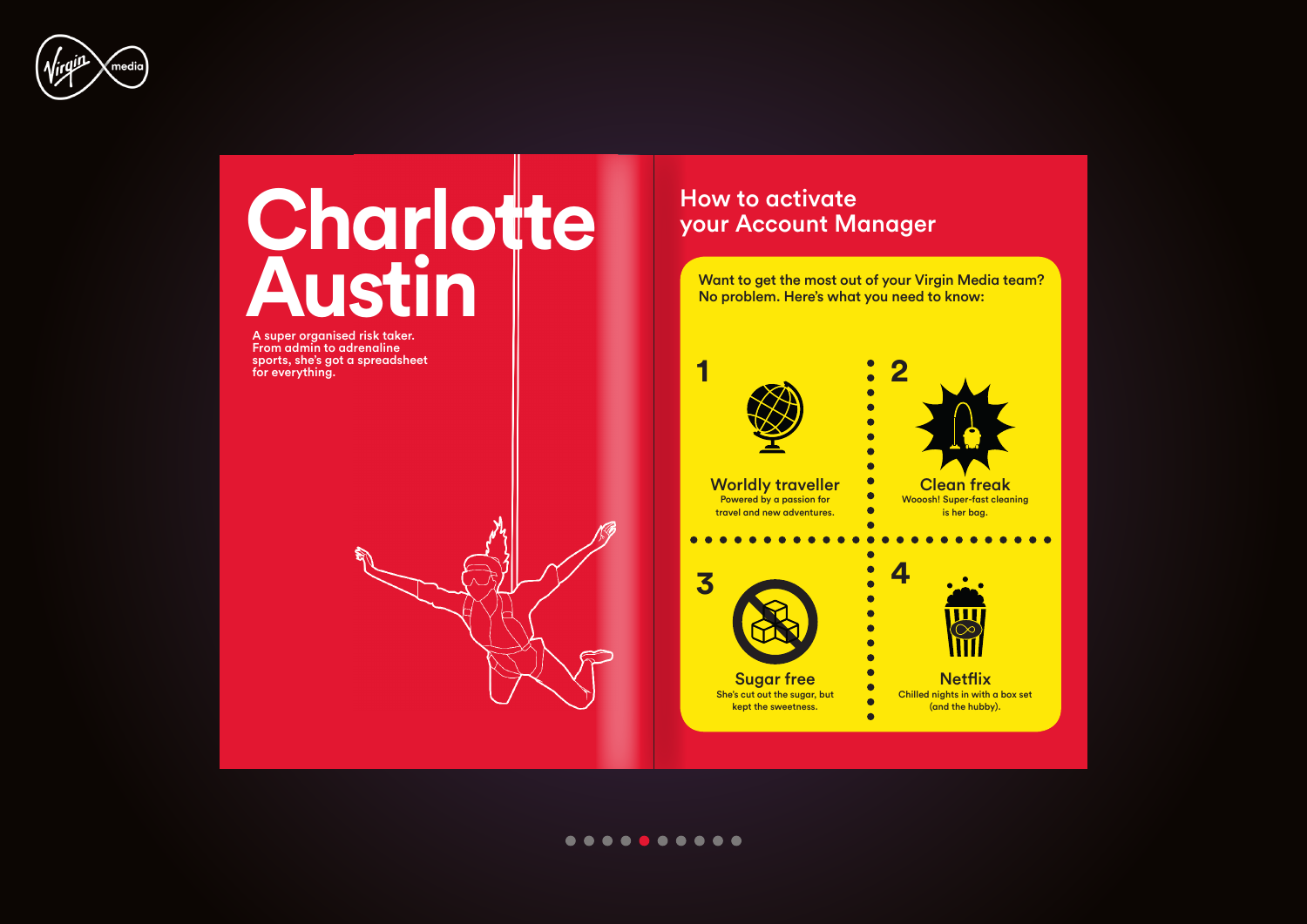



#### . . . . . . . . . .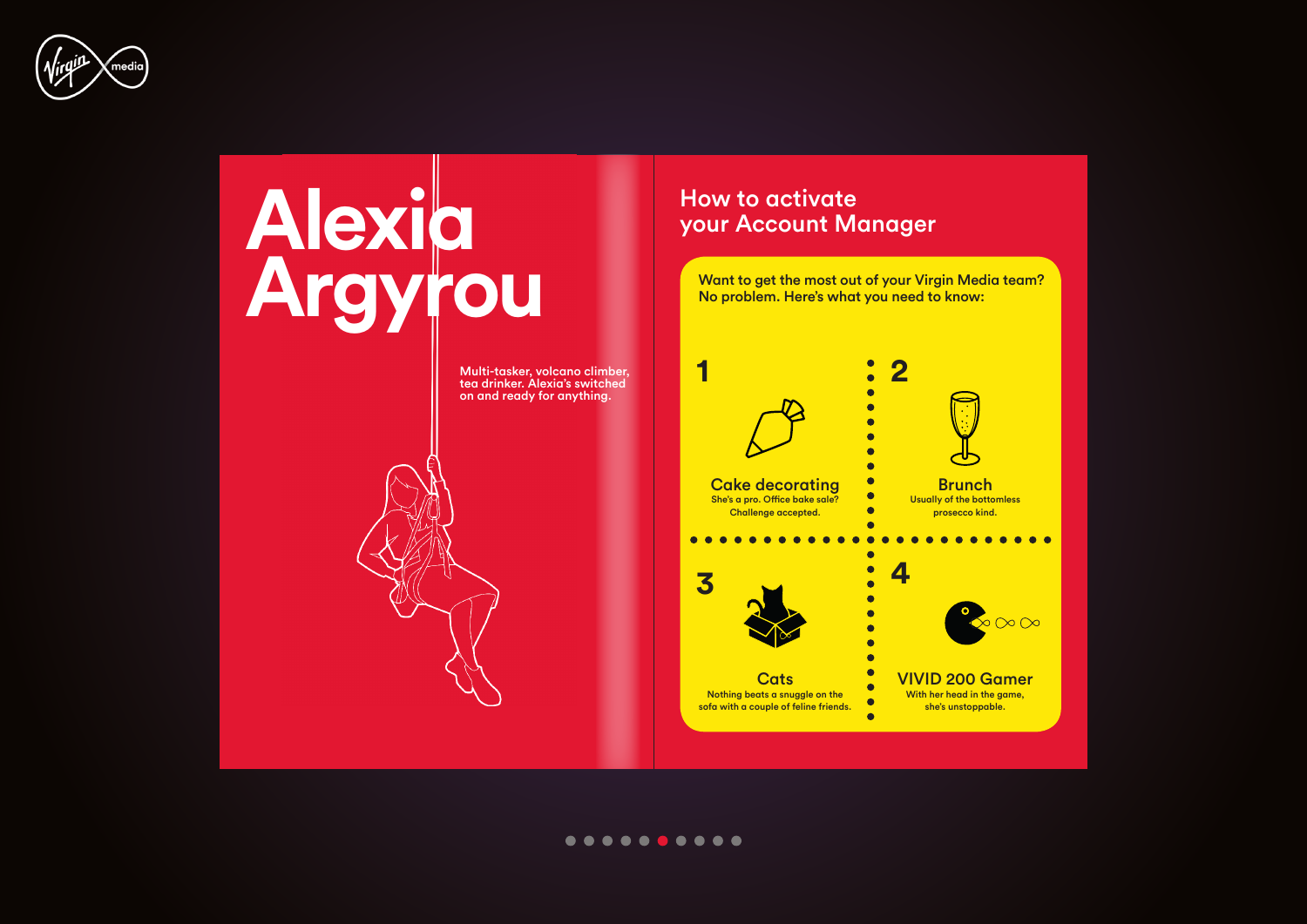

## **Chris Harrison**

Virgin guru, creative chief, moustache master. Whatever you want to call him, Chris is the man with the vision. And the trainers.



### How to activate your Design Director



#### . . . . . . . . . .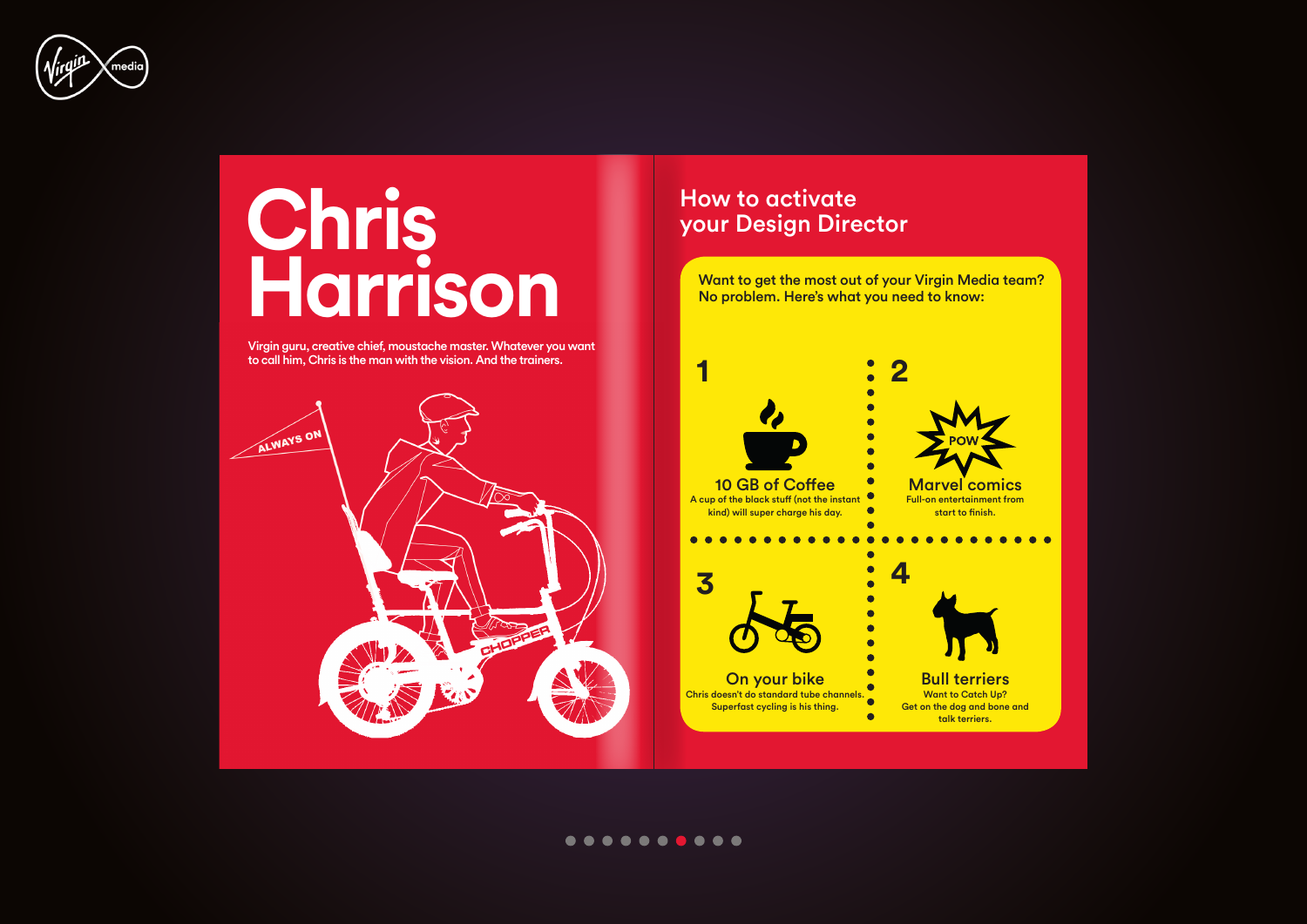



 $HER$ 

CALL TO ACT

**JINE** 

Living the life linguistic. Tammy is a storyteller with a top-secret novel up her sleeve. But don't ask her any questions.

### How to activate your Copywriter



####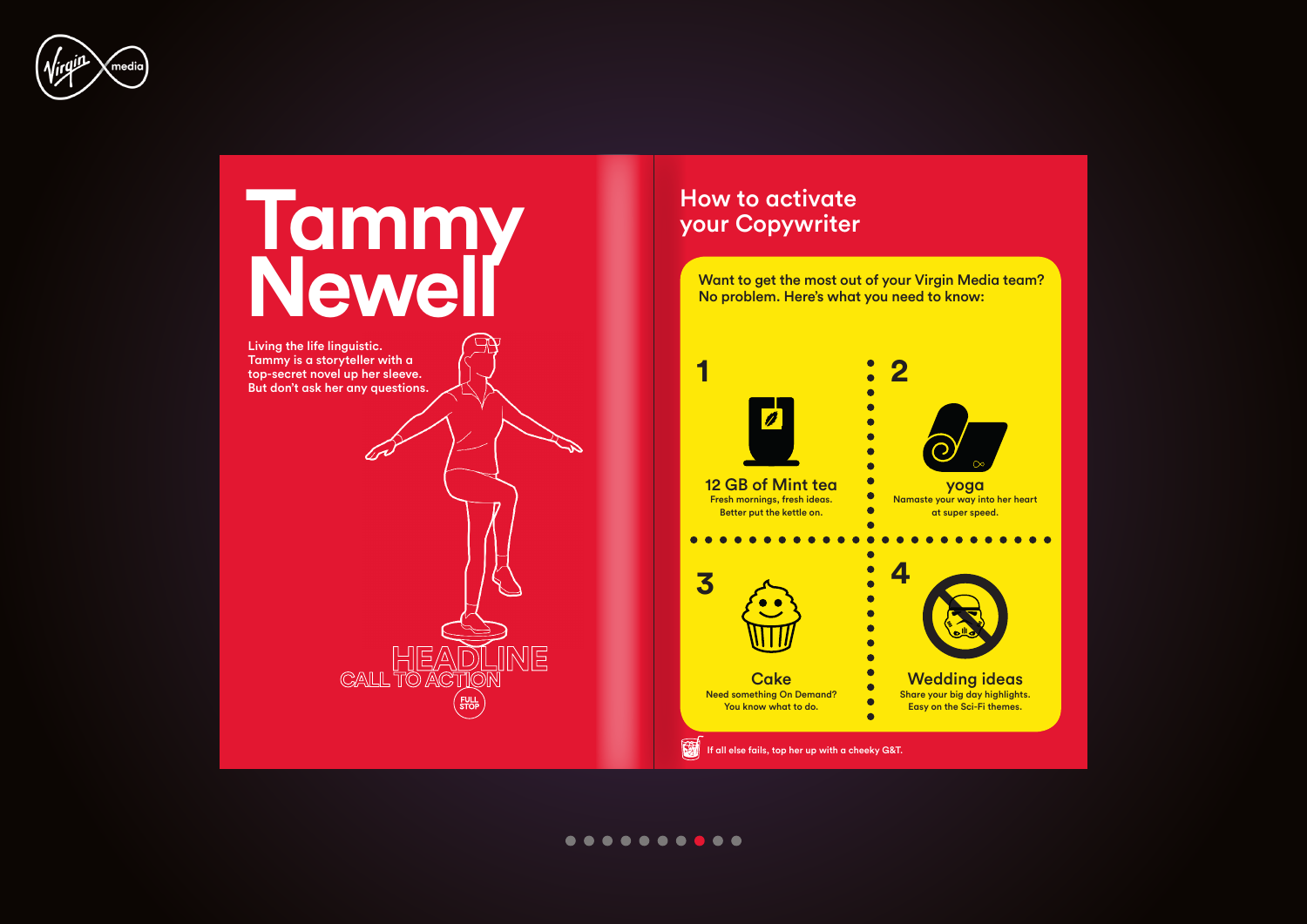

## **Alake Riley**

Blue shoes, blue hat, rhythm and blues. Alake is an integrated designer, and currently the only team player to have a Virgin Media subscription. Winner.



## How to activate your Senior Designer